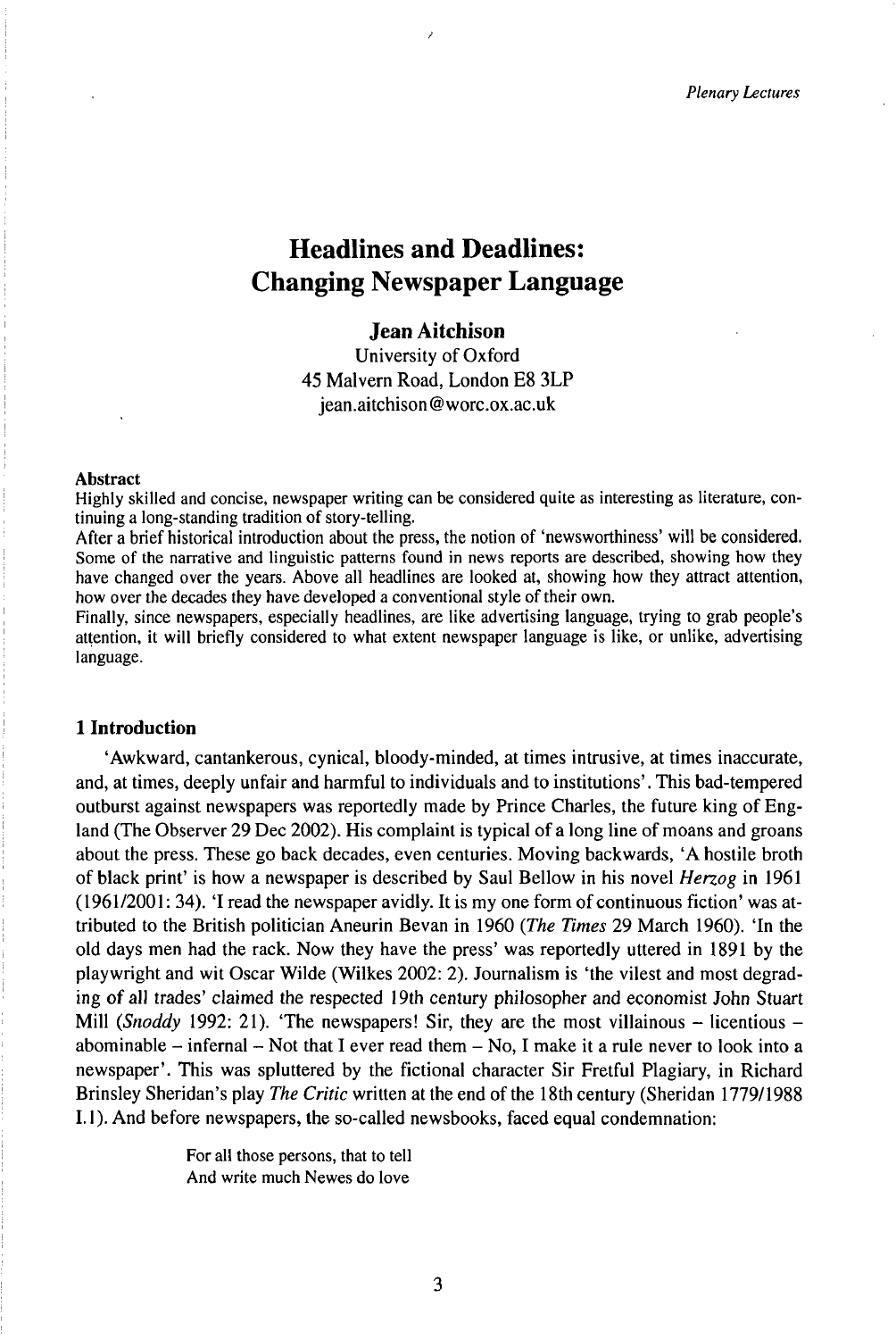May Caron ferry them to hell, And may they ne're remove.

This verse was printed in April 1648 in the newsbook *Mercurius Anti-Mercurius* (Raymond 1999: 18).

Alongside these multiple tirades against newspapers and newsbooks, quite excessive praise of literature is found. 'Great literature is simply language charged with meaning to the utmost possible degree' said Ezra Pound in 1931 (Crystal, Crystal 2000: 237). This long tradition of moans and groans about the press is somewhat surprising, at a time when almost everybody at least glances at newspapers, while relatively few people immerse themselves in literature.

The complaints are particularly surprising, because newspaper writing is highly skilled. It is concise, clear and interesting - otherwise people would long ago have given up reading newspapers. I have long been puzzled by the public appetite for newspapers, alongside their deep distrust of them, and this has been a key theme in a book I have recently written, to be published by Cambridge University Press (January 2007). In the current talk, I have addressed some of thekey issues which I have dealt with in that book. Above all, I would like to support newspaper writing as being quite as interesting as literature. I do not, of course, want to disparage literature, which is valuable, but it is only one kind of written output. Literature and newspaper writing have different readerships, and different goals.

After a briefhistorical introduction, I will consider the notion of 'newsworthiness', a concept which governs the choice of story. I will then describe some of the narrative and linguistic patterns found in news reports, showing how they have changed over the years. But I will above all be looking at headlines, showing how they attract attention, how over the decades they have developed a conventional style of their own. Finally, since newspapers, especially headlines, are, like advertising language, trying to grab people's attention, I will briefly consider to what extent newspaper language is like, or unlike, advertising language.

# **2 From traditional bards to newspapers**

Modern newspapers continue a long-standing tradition of story-telling, handed down from one era to another. The story-telling tradition had its origins in pre-literary times, in the ballads sung by professional bards, who inherited an pral tradition. After the invention of printing, in the late 15th century, these ballads were published as broadsides or broadsheets, single sheets of paper printed on one side only. They contained lurid accounts of marvels, murders, monsters and mysteries. 'The broadside ballad was an adaptation of the older traditional minstrelsy to the newer demands of topicality, a kind of music journalism, and the forerunner of the popular press', pointed out Leslie Shepherd, one of the first people to work seriously on this topic (Shepherd 1969: 14). Broadsheets gradually gave way to chapbooks, small-size popular pamphlets which covered a wider range of topics than broadsheets, and contained more pages (Watt 1991).

Next came newsbooks. Newsbooks, dating from the mid-seventeenth century, are often regarded as the first 'true' newspapers, in that they consistently contained accounts of current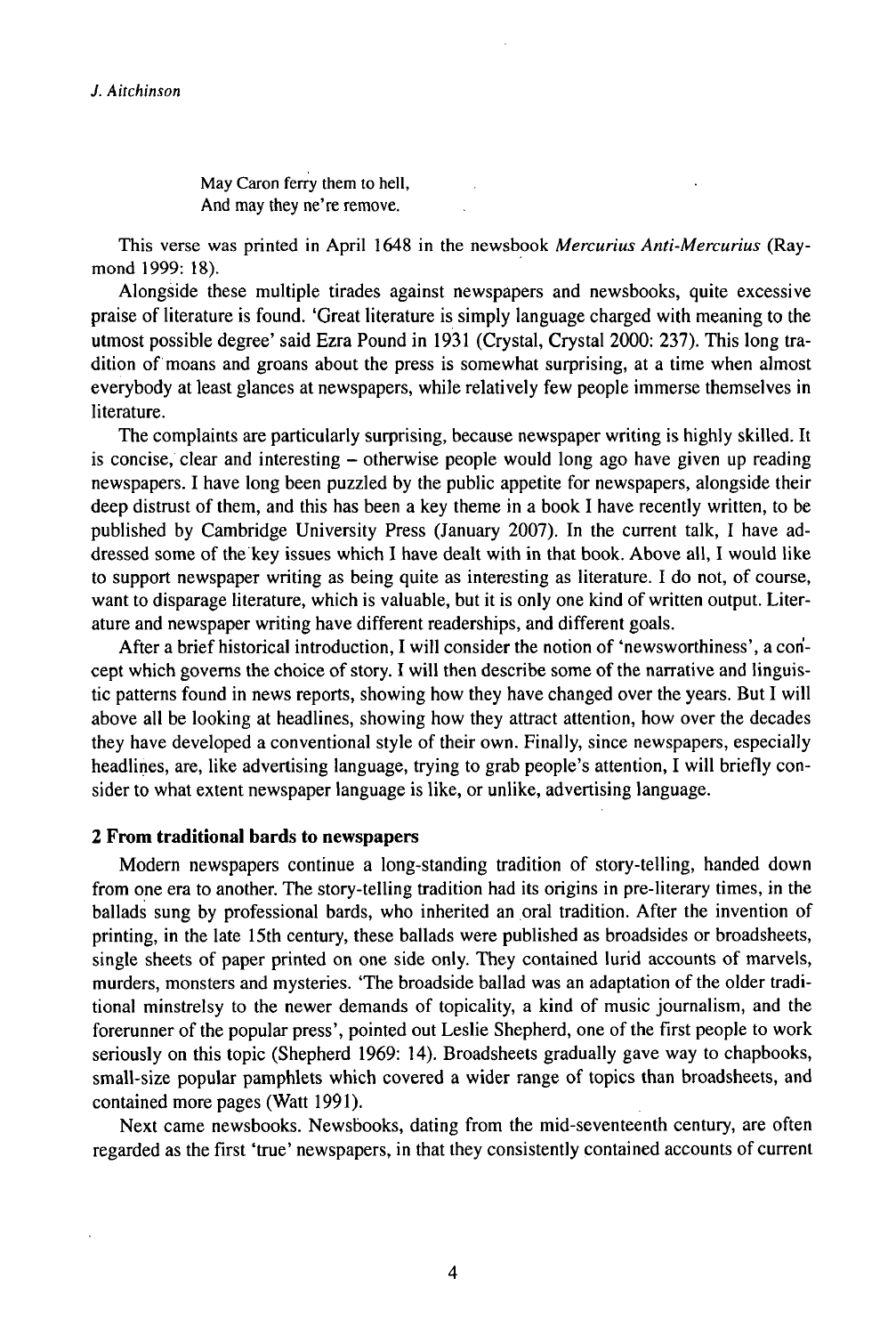events, especially of the civil war which broke out in England in the mid 17th century (1642). Both the royalists, who supported the king, and the parliamentarians, who opposed him, had their own newsbooks. Factual reports of the events of the war were interleaved with gruesome shock-horror stories, such as an account of the execution of a child-murderer (Raymond 1993: 311 ) or the description of freaks of nature, such as a child born with two tongues (Raymond 1993:439).

In the nineteenth and twentieth centuries, newspapers took over. These were like megastores, with multiple departments, compared with the relatively simple content of the newsbooks. As <sup>a</sup> character in Edward Bulwer-Lytton's play *Money* (1840) comments: 'Ay - read the newspapers! Daily calendars of roguery and woe! Here, advertisements from quacks, money lenders, cheap warehouses, and spotted boys with two heads! Turn to the other column, police reports, bankruptcies, swindling, forgery, and a biographical sketch of the man who murdered three little cherubs in Pentonville. Turn to the leading article, and your hair will stand on end...' (Bulwer-Lytton 1840/1953: 47).

Newspapers, like their forerunners, realised the need to entertain readers. As an anonymous verse which went round Fleet Street in the 19th century commented:

> Tickle the public, make 'em grin The more you tickle, the more you'll win. Teach the public, you'll never get rich You'll live like a beggar and die in a ditch

> > (Engel 1996: 17).

But it would be a mistake to think that just 'tickling the public' is enough. 'News' involves more than this.

# 3 Newsworthiness

So what is news? News ('new events') is 'anything that makes a reader say "Gee Whizz'", it is a famous saying sometimes attributed to the newspaper editorArthur McEwan (Boyd 1994: 3).

Readers are unable to register everything, so only certain events are selected as 'news'.A classic article on 'newsworthiness' was written in 1965 by two Scandinavians, Johann Galtung and Mari Holmboe Ruge (Galtung, Ruge 1965/1999). They listed a number of key, intertwined factors, such as recency, proximity, negativity, unexpectedness and person-centredness.

Recency is essential. Anything that happened much more than 24 hours ago is unlikely to be 'news'. As the journalist Andrew Marr pointed out in his recent book: 'One moment news is verbal diamonds, the next it is dust. It seems in this respect like a drug... a brief flurry in the brain, then just a dirty smudge' (Marr 2004/5: 60).

Proximity is equally important: 'Small earthquake in Chile: not many dead' is a wellknown spoof example of 'non-news', partly because Chile is far away, and partly because the earthquake was a small one. As one journalist commented: 'A whole population might be de-

5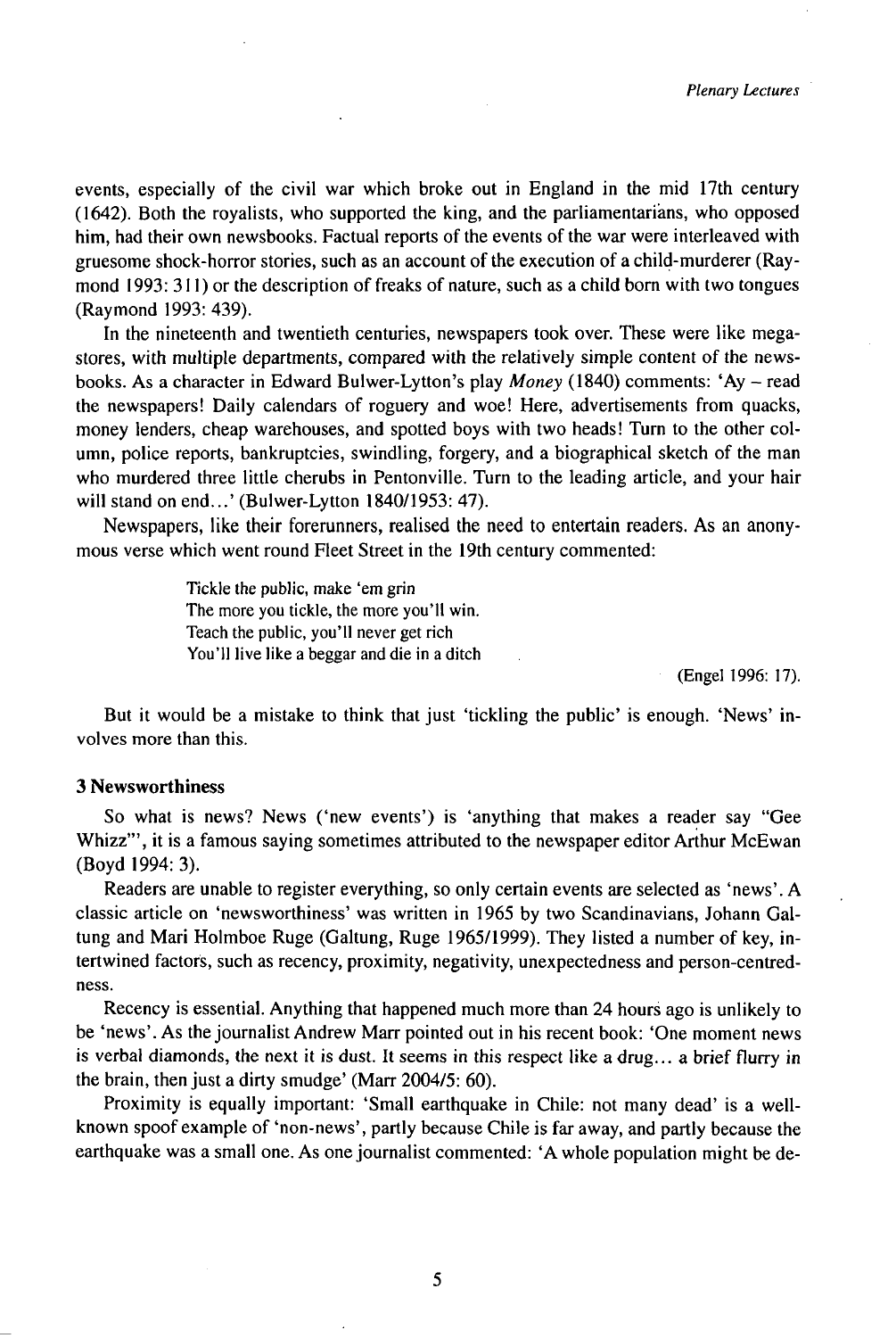stroyed in Peking or Macedonia, but it would not interest them [readers] as much as a fight in a street in which their aunt once lived' (Palmer 1968: 216).

Negativity also has a high priority: bad news is more newsworthy than good news, and can become addictive, as the comic writer A.P. Herbert wrote in his poem 'A ballad for breakfast time' (1931). The first verse is gloomy:

> There's not very much in the paper, But what's in the paper is bad, A peeress has married a draper, An aeroplane's crashed in Bagdad. A girl has been cruelly battered, She was battered to death with a bat, The authorities say that it point to foul play, And what do you think of that? The chorus runs: News! News! It gives you the blues, Slaughters of daughters and all the clues! Why do we peruse the discouraging news On a mouldy Monday morning? But after five verses, the newsreader is clearly hooked, and Herbert concludes, at the end:

But meanwhile I glues my nose to the news

Every mouldy morning.

Negativity ties in with unexpectedness, a startling sudden event, which creates a shockhorror reaction. People sometimes tut-tut at this demand for mind-boggling death and disasters. But the demand for disaster is not necessarily bad: it shows we live in a relatively wellordered world. As Andrew Marr points out, 'Journalism which did not find murder interesting would represent a fantastically violent society. Murder is extreme behaviour; and all extreme behaviour is interesting to those who live in the tepid middle of things.' (Marr 2004/5: 114).

Person-centredness is also important, and partially explains why mega-tragedies are often illustrated by highlighting one particular victim, or victims' abandoned possessions, as with an earthquake which caused a destructive tidal wave in Turkey: 'The rubble... leaves everyday reminders of the thousands of lives lost  $-$  a child's teddy, a clock stopped at 3.02 am; chess pieces; a bar of foaming soap' (John Arlidge, *The Observer* 29 August 1999).

The person-centredness is, however, skewed towards one type of person, females. In a study of newspaper reports of death caused by violent crime, victims were most likely to be female (325 female to 280 male). Yet according to official crime figures published by the Home Office there were more male victims of fatal violence than female (382 male to 240 female) *(Home Office* 1992; Naylor 1998). Female victims seem to newspapers to be more newsworthy than male ones.

However, newsworthiness alone is not enough. The stories selected have to be carefully structured.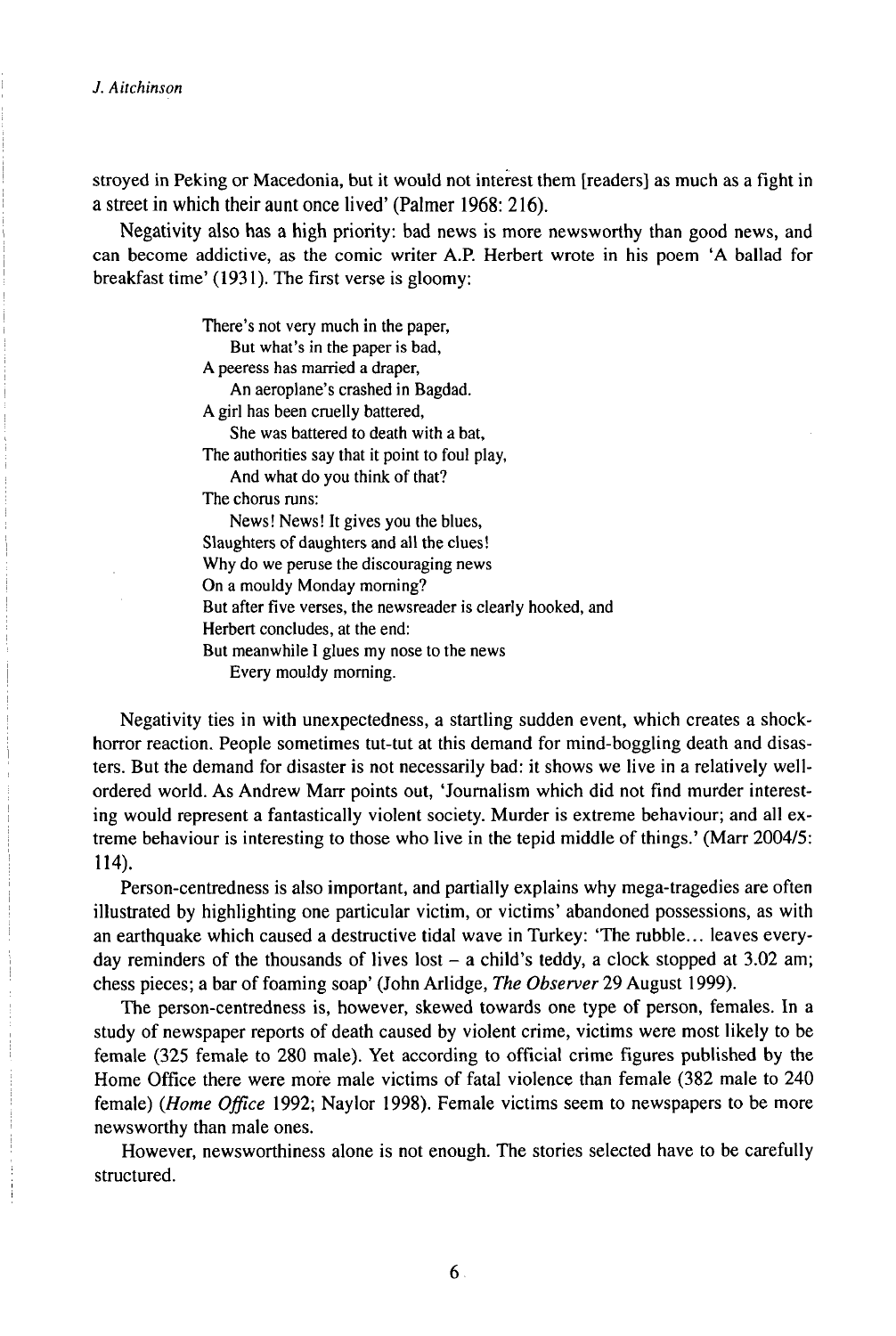#### **4 Story structure**

'Journalists are the professional story-tellers of our age' as Allan Bell, himself once a journalist, points out. He continues: 'The fairy tale starts: 'Once upon a time.' The news story begins: 'Fifteen people were injured when a bus plunged...' (Bell 1991: 147).

News stories have their own conventions, not quite as rigid as, say a sonnet in poetry, but still identifiable. When these are broken, the result is likely to be an unreadable hotch-potch, perhaps similar to the efforts of Boot, a fictional journalist in Evelyn Waugh's novel Scoop (1938). Boot is a nature-lover who pens a bi-weekly half-column for a newspaper: 'Featherfooted through the plashy fen passes the questing vole...' (Waugh 1938/1943: 21). He is mistaken for a top journalist and sent to a world trouble spot. His heart heavy with misgiving, Boot types the first news report of his career:

Nothing much has happened except to the president who has been imprisoned in his own palace by revolutionary junta... they say he is drunk when children try to see him but governess says most unusual lovely spring weather bubonic plague raging

(Waugh 1938/1943:146).

Compare this with a typical news story in a modern paper. Under a headline 'Moscow disaster kills 13', the bare bones of the events are neatly summarized at the beginning of the news report:

At least 13 people, including two children, died and more than 90 were injured when the glass roof over a swimming pool at a leisure centre on the outskirts of Moscow collapsed yesterday.

*(Sunday Times* 12 February 2004).

This is typical of a modern, competent story, where all the vital information is crammed in early. The opening lines contain the six 'W/H' words "five W's and an H" with which journalists are taught to start newspaper reports: The W/H words signal the key points of every news story: WHO was involved? WHAT happened? WHERE did it happen? HOW did it happen? WHY did it happen? WHEN did it happen? 'Think of it as a silent chant: Who-What-How? Why-When-Where?' advises one manual for trainees (Aitchison 1988: 22).

The journalist's W/H words are not all equally important. Who, what, and where are crucial. How is moderately important. Why is not always known. When is often unnecessary, because if this is real 'news', that is, new events, then it has probably only just happened. Skilled journalists pack all the vital information into a single sentence. The report might be about a major disaster:

More than 200 people were killed yesterday when runaway train wagons laden with fuel and chemicals exploded after being derailed in northeast Iran.

*(The Times* 19 February 2004).

Or it could outline a single person's misfortune.

A pensioner died yesterday after being dragged from his car, robbed and beaten when he stopped to ask for directions yesterday morning.

*(Sunday Times* 7 April 1996).

Or it might be a story whose outcome is as yet unknown: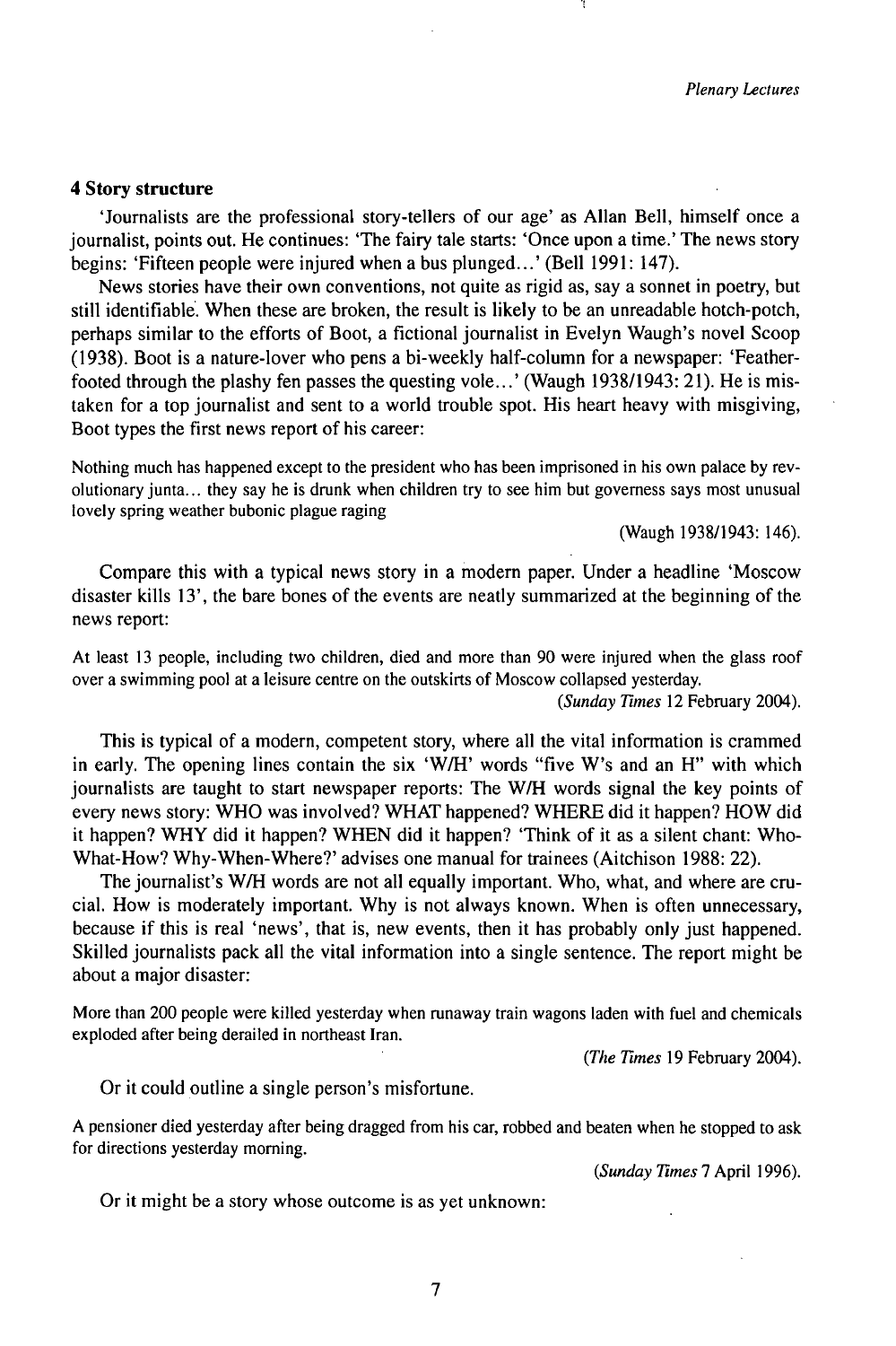Cops have called in computer experts to find a schoolgirl they fear is in the clutches of an internet chatroom fiend.

*(The People* <sup>1</sup> February 2004).

But news reports contain more than a succinct first sentence. Over the decades, a conventional way of ordering events has emerged.

# **5 Ordering the order of events**

Up until the turn of the 19th to 20th century, newspapers, like their predecessors the newsbooks, recounted events in the order in which they occurred, as in the following account in the London *Times* (1st September 1888) of one of the crimes committed in London's east end by the notorious 19th century murderer, known as 'Jack the Ripper'. The newspaper report has the sober headline ANOTHER MURDER IN WHITECHAPEL. The report begins with a statement that a murder has been committed:

Another murder of the foulest kind was committed in the neighbourhood of Whitechapel in the early hours of yesterday morning, but by whom and with what motive is at present a complete mystery.

It then describes the finding of the body:

At a quarter to 4 o'clock Police constable Neill, 97J, when in Buck's Row, Whitechapel, came upon the body of a woman lying on a part of the footway, and on stooping to raise her up in the belief that she was drunk he discovered that her throat was cut almost from ear to ear. She was dead but still warm. He procured assistance and at once sent to the station and for a doctor.

It then described the doctor's examination, the removal of the body, and the attempt to identify the victim, followed by the eventual identification. This old order-of-events account contrasts strikingly with the story structure typically found in modern day newspapers.

# **6 Modern story structure**

In a typical modern day news story, the earliest of a whole sequence of episodes often comes almost at the end, as in a report of a car accident in *The Guardian* (19 May 1995). Here, the most recent event is placed at the beginning:

Police officers pushed a note through a distraught husband's door asking him if he was going to collect his wife's crashed car without realising she was lying dead inside.

Les London spent 36 hours searching for his estranged wife Sally, aged 39, after she failed to arrive at his home on Tuesday night.

After reading the note Mr. London phoned police to say she was missing, and officers went back to the car to discover her body still inside.

We do not hear the beginning of the story until almost the end of the report:

Mrs. London's black Ford Capri is thought to have crashed on Tuesday night. It was found on its roof in a cornfield close to Ridgmont, Bedfordshire. Next morning, police saw the car but after failing to discover the driver, they stuck a 'Police Aware' notice on the vehicle and left.

A spokesman for Bedfordshire police said a full inquiry was being launched.

٠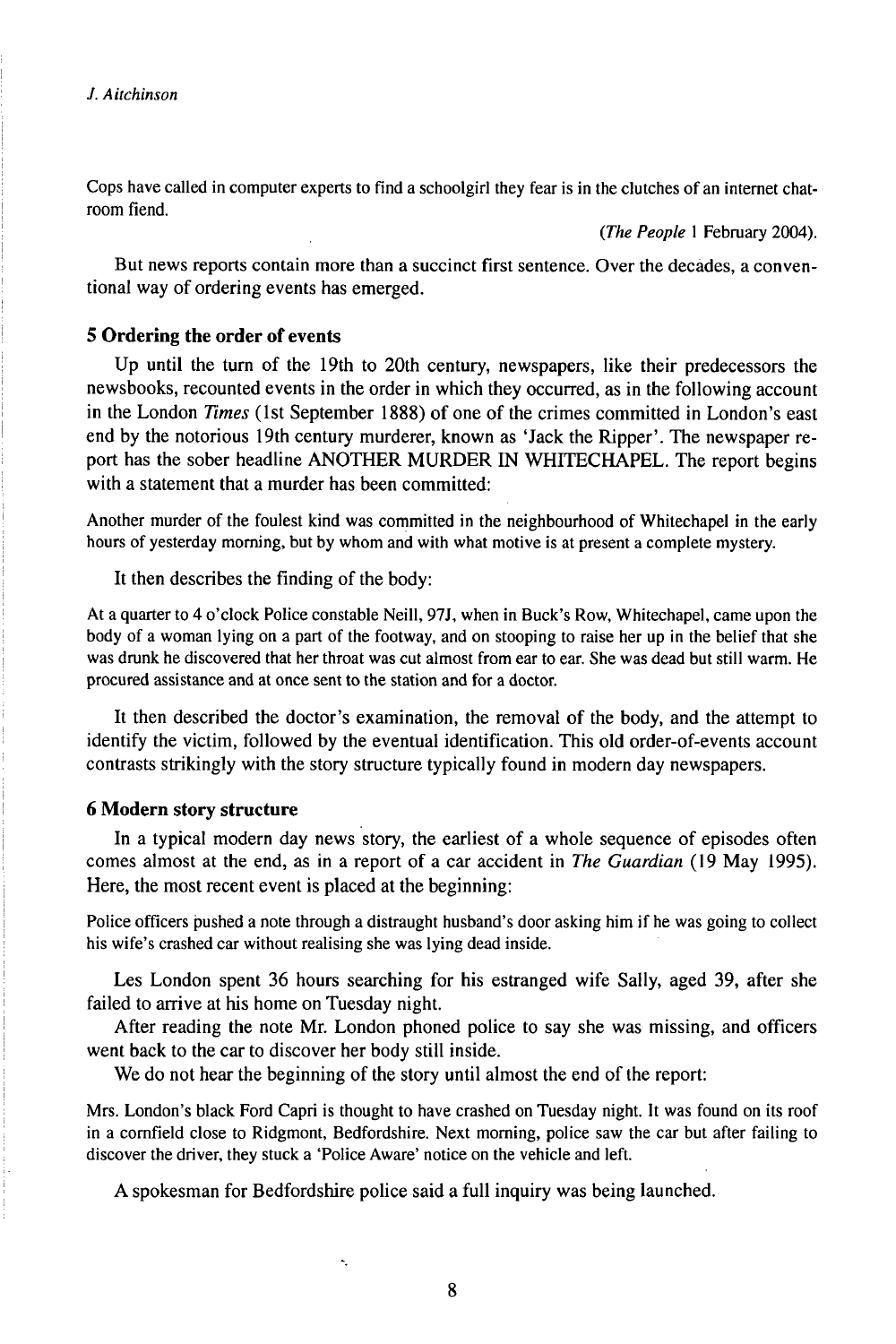The actual sequence of events is therefore almost the reverse of the order in which they are reported.

This car-crash account has been carefully organized, in a structure known as an 'inverted pyramid', basically an upside down triangle. This is possibly the commonest of several ways of organizing a story. An initial summary comes at the top of the report. This outlines the most recent and most newsworthy event. Earlier events are then fitted in, in a way which progressively explains the situation. Each subsequent piece of information is assumed to be less important, and is given less space. Finally, an evaluation or summing up is presented, though this is not crucial to the story, and could have been omitted, if space had been short.

At first sight, this structure seems like a specialised journalistic confection, which in some ways it is. But in other ways, it fits in with general expectations about British patterns of non-fiction. Some interesting similarities are found between the way ajournalistic account is produced, and the way an academic article is structured:

| <b>ACADEMIC ARTICLE</b> | NEWSPAPER ARTICLE          |
|-------------------------|----------------------------|
| TITLE                   | <b>HEADLINE</b>            |
| <b>SUBTITLE</b>         | <b>SUB-HEAD</b>            |
| <b>ABSTRACT</b>         | <b>ABSTRACT</b>            |
| (above article)         | (first sentence, wh $x$ 6) |
| <b>EVIDENCE</b>         | <b>EVENTS</b>              |
| <b>RESULTS</b>          | <b>STATE OF PLAY</b>       |
| <b>CONCLUSION</b>       | <b>EVALUATION</b>          |

In news stories, the main advantage of the inverted pyramid structure is that someone perusing a paper in a hurry can simply stop after the first paragraph, knowing they have the basic outline:

An RAF jet carrying the Prince of Wales came within seconds of colliding with a commercial airliner with 186 passengers on board after an air traffic control mix up.

(The Times  $16$  July 2004).

A casual reader probably would not want to spend more time on this 'non-story'. Nothing happened. Both planes were safe, as well as their passengers. The height of the jets, how far they were apart, and where Prince Charles and the other plane were going are optional extras which anyone interested in the details could find out further down the page, if they wanted to continue reading.

The 'inverted pyramid' structure is drummed into all trainee journalists, though it is not without problems. For a start, it is not always clear which facts are more important than others. After the initial summary, the ideal way of expanding and explaining might vary from reporter to reporter, or from reader to reader.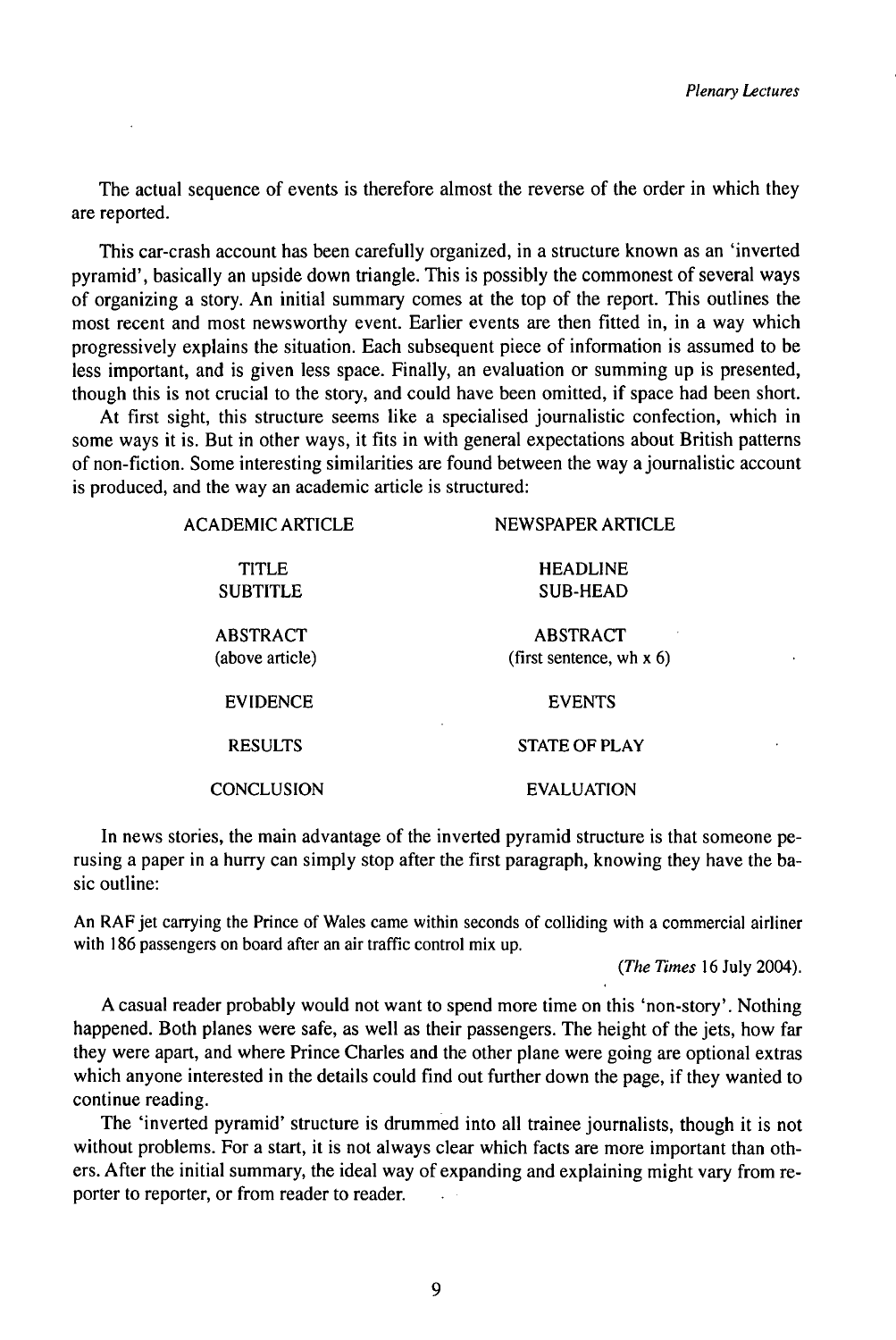Many journalists therefore, especially those with experience, adapt the inverted pyramid in ways which suits their story. One variant is an 'hour-glass' structure (Fedler et al. 2001: 200f). This begins with an inverted pyramid, then at some point, moves to a chronological survey of the facts. This has the advantage of clarifying the details in a complex story.

# **6 Hygiene and factivity**

But organization is not the only difference between the past and now: two further trends are 'hygiene' and 'factivity'.

Modern disasters are typically described in a 'hygienic' way. Just as doctors are trained not to alarm their patients, so modern journalists describe even the most hideous scenes in a palatable fashion, typically via the abandoned possession of a victim: "'One little shoe is all that is left of flight 999" is a journalistic cliché' as Aitchison and Lewis point out (2003a: 2).

This 'hygienic' approach is unlike early reporting, when journalists did not flinch from gory details. When, in 1896, the Hon. C.S. Rolls became the first Englishman to die in a plane crash, his injuries were graphically highlighted:

The biplane reeled in the air and then pitching forward, crashed to earth... Mr. Rolls lay doubled up on the driving-seat with blood upon his lips... Mr. Roll's face was ashen grey and a large blue bruise marked his forehead.

*{Daily Mail 24* October 1896, in Marr 2004/2005: 80).

A further modern trend is the emphasis on factivity, the presentation of facts and figures which corroborate the data presented, and emphasize its seriousness. Newspaper reports of the disastrous flooding caused by hurricane Katrina on America's Gulf Coast in August 2005 made sure the readers were given plentiful statistics:

The number confirmed dead passed **100** last night in the area which bore the brunt of the **13Smph** storm as it smashed ashore... While New Orleans escaped Katrina's fiercest winds, <sup>a</sup> 200ft-wide hole was breached during the night in a levee, or earth embankment, protecting the city  $-$  most of which is below sea level. The water gushed through putting 80 **per** cent of the city under water. In some areas it was 20ft **deep.**.. the U.S. military dropped **3,000** lb sandbags from helicopters.

(Daily Mail 31 August 2005).

The need to quote figures, to give an impression of 'factivity', is often given a higher priority than the facts themselves. The death toll in the Twin Towers tragedy in New York was at first the focus of absurdly pessimistic guesswork, which gradually became more realistic (Aitchison 2003). On 23 September 2001, the British *Sunday Times* reported that almost seven thousand (6818) were feared to have died. The British politician Jack Straw gave the number of fatalities as over 4,000 on a radio programme in January 2002. Yet these figures gradually diminished. In March 2002, it was announced that 2,672 death certificates had been issued, with a further 158 people still unaccounted for *(The Observer* 10March 2002).

Mega-disasters are newsworthy in themselves. But most of the time, newspapers have two problems. They have to compress information into a small space, and they have to attract readers' attention.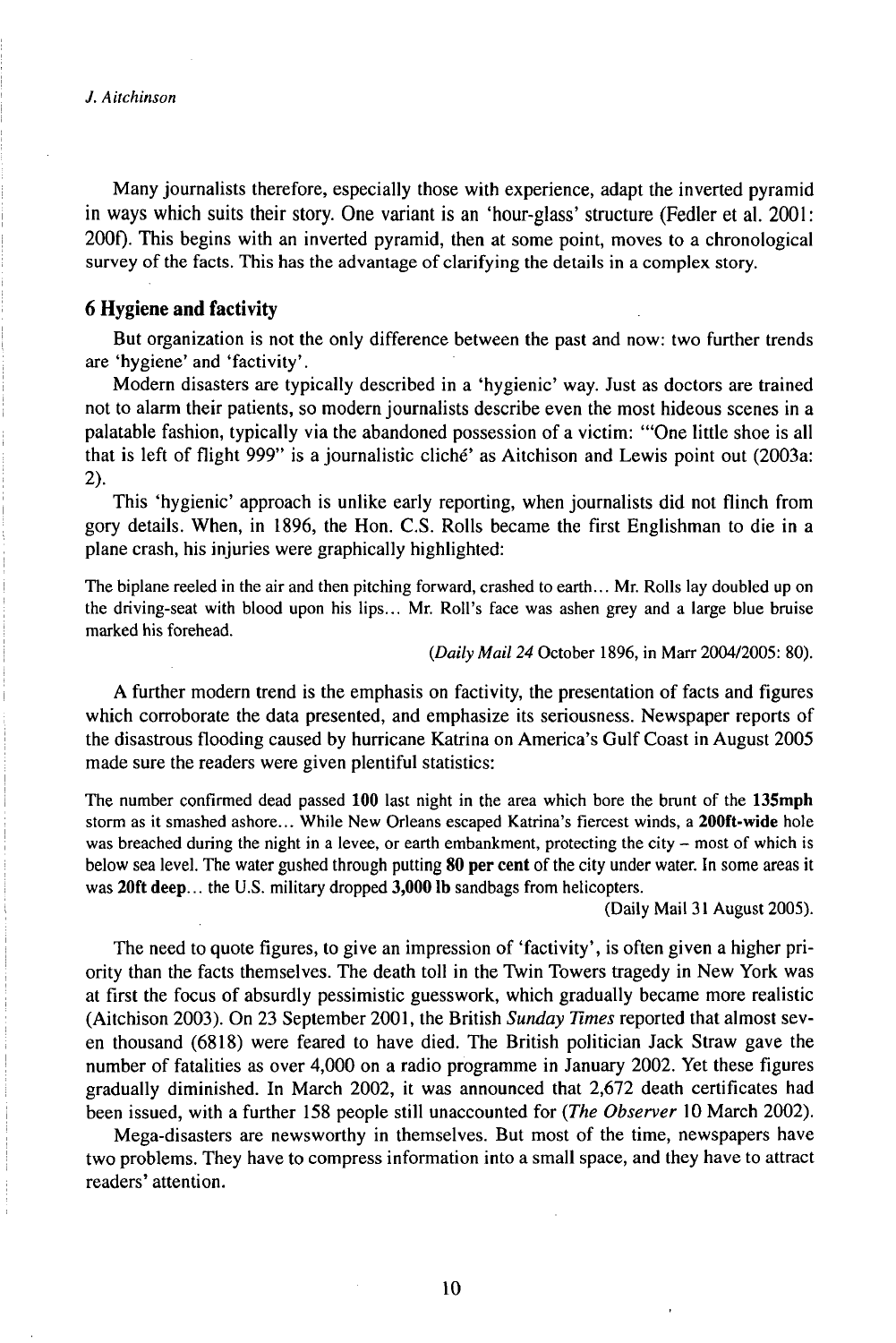Compressed noun phrases are used to cram in information.Adescriptive quasi-title has become a normal way of referring to a newsworthy figure. Parallel to genuine titles, such as 'President Bush', 'Lord Coe', we find references to 'modern megastar Michael Jackson', 'boxing champ Mike Tyson', 'royal photographer Norman Parkinson', 'veteran actress Shirley MacLaine', 'television cook Nigella Lawson', 'travel expert Nigel Carter', and so on. A pseudo-title both saves space, and dignifies the person being talked about, so making him or her seem newsworthy. Similar compact phrases are found elsewhere in the paper, as in: **'Interest rate hopes** lift the market' (Ni 2003). Such structures are a feature of modern newspaper language in general, and appear to be 'a reflection of two major factors: the informational purpose of newspaper prose, coupled with the influence of economy.' (Biber 1003: 170).

This brings me round to my main topic, headlines. These do two important things. They grab readers' attention, and compress information, and in good headlines, combine both of these features, as will be discussed below.

# **7 Grabbing attention**

TEENAGE PRIEST IN SEX-CHANGE MERCY DASH TO PALACE is the ideal headline, according to an old joke. It encapsulates a popular view that headlines are just eye-catching words crammed together to create the maximum shock-horror effect. The novelist Michael Frayn exploits this view in his novel *The tin men* (Frayn 1965/1995).

In this novel, Dr. Goldwasser, the fictional Head of the Newspaper department, had invented what he called UHL 'Unit Headline Language'. He had collected multi-purpose monosyllables used by headline-writers, such as *fear, ban, dash, strike,* and fed them into a computer. Then he let the computer build its own headlines from this store of words. So it might start with:

#### STRIKE THREAT

Then adding one word at random a day, it could tell a story:

STRIKE THREAT BID STRIKE THREAT PROBE STRIKE THREAT PLEA.

Or the units could be added cumulatively:

STRIKE THREAT PLEA STRIKE THREAT PLEA PROBE STRIKE THREAT PLEA PROBE MOVE STRIKE THREAT PLEA PROBE MOVE SHOCK STRIKE THREAT PLEA PROBE MOVE SHOCK HOPE STRIKE THREAT PLEA PROBE MOVE SHOCK HOPE STORM.

Goldwasser's headlines are fiction. Real headlines are far more cleverly constructed than most people realise.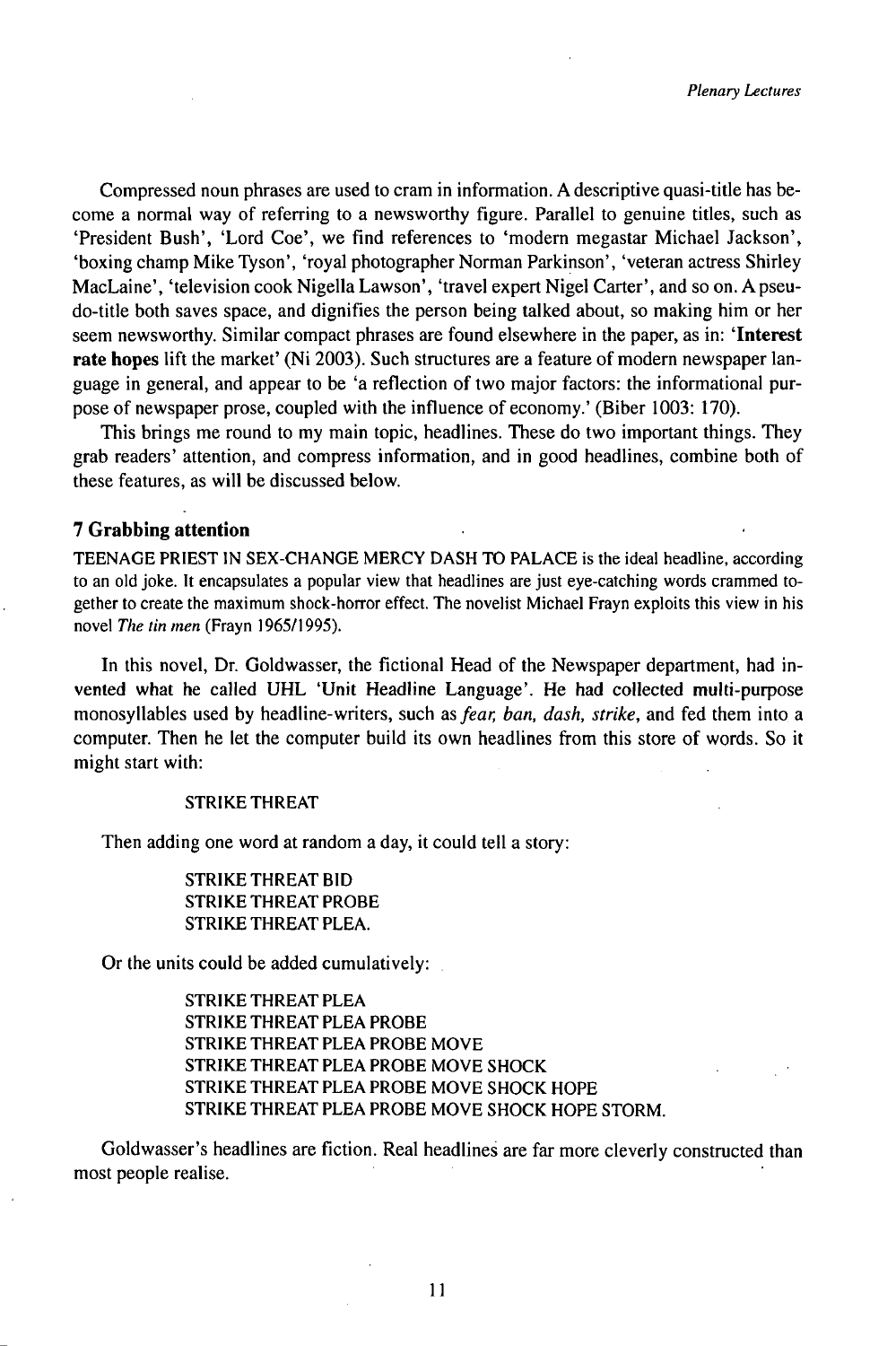*J. Aitchinson*

Headlines on the front page sell newspapers, and headlines on the inside pages influence what people read. (Headlines are discussed in various places, e.g. Bell 1991, Kniffka 1980, Mardh 1980, Schneider 2000, Simon-Vandenbergen 1981, van Dijk 1988). Their effect is potentially long-lasting. 'Headlines and leads are often the only information read or memorized', it has been claimed, (van Dijk 1988: 189). And they can have animmediate effect. When a popular British retired boxer, Frank Bruno, had a mental breakdown, *The Sun* newspaper's first edition had a headline: BONKERS BRUNO LOCKED UP. This brought a deluge of complaints. *'The Sun* belatedly realised how badly they had misjudged the public mood... Later editions... announced SAD BRUNO *W* MENTAL HOME and the following day the tabloid launched a mental health appeal.' *(Sunday Times* 28 July 2003).

Headlines grab attention via their subject matter, their style or preferably both: KNIFE NUT KILLS GIRL headed an account of a stabbing in *The Sun* (1992). GAZZA HAZZA PIZZA LUVVA, introduced a story about the soccer player Paul Gascoigne who had reportedly 'found new happiness with a busty pizza waitress.' *(Daily Star* 18 August 1999). CAN-NIBAL KTLLER CAGED FOR LIFE told of a sadistic killer who the judge recommended should never be released (Newham Recorder 16 March 2005). HEADLESS BODY IN TOP-LESS BAR is a famous headline from the *New York Post* (Taylor 1991: 291). DENISE IS TOTTY WITH TOP BOTTY headed a British story of a 'TV babe' who had won a 'Rear of the Year' award, and who claimed that lots of sex 'kept her botty trim' *(The Sun* 22 October 1999). 'FLOODY HELL was the huge headline over a warning to the country 'to brace itself for the worst floods in a hundred years.' *(The Mirror* 3 November 2000). PERV GRABS TOT ran an emotive headline *(The Sun* 21 August 2003), yet a glance at the story revealed that the 'perv' was someone who had in the past been accused of paedophilia, but was in this case accompanied by his wife. The couple had tried jointly to take their own child abroad, who was officially in the care of social services.

Headlines are printed in large bold capital letters, which spread across the page. As in telegrams, surplus words such as the articles *a, the,* are routinely omitted. Predictable verbs such as *is*, has are left out Such omissions can cause unintentional humour, as in the wellknown ambiguous example: GIANT WAVES DOWN QUEEN MARY'S FUNNEL. In an Indian newspaper, I found DACOITS SHOOT DEAD POLICEMAN. 'Why did dacoits (bandits) bother to shoot a dead policeman?' queried one puzzled reader.

Short words are used to save space:

AXE, not closure: SMALL SCHOOLS FACE AXE BAN, not prohibition: NEW BAN ON DEMONSTRATIONS MOB, not crowd: MOBS RAMPAGE THROUGH CITY STREETS QUIT, not leave or depart: CHURCH LEADER QUITS WED, not marry: BISHOPTO WED ACTRESS. (Swann 1995: 359-69).

Puns are prominent: PAfN STOPS PLAY reported *The Sun,* when a cricketer was bitten by an adder. PORK CHOP, also from *The Sun* announced that pork had been banned from a pub. PANDAMONIUM was a zoo story in the *LosAngeles Times* (Crystal 1998: 201).

Yet headlines are not inevitably playful. The greater the tragedy they are. highlighting, the more straightforward the headline, and the larger in size. In July 2005, terrorists planted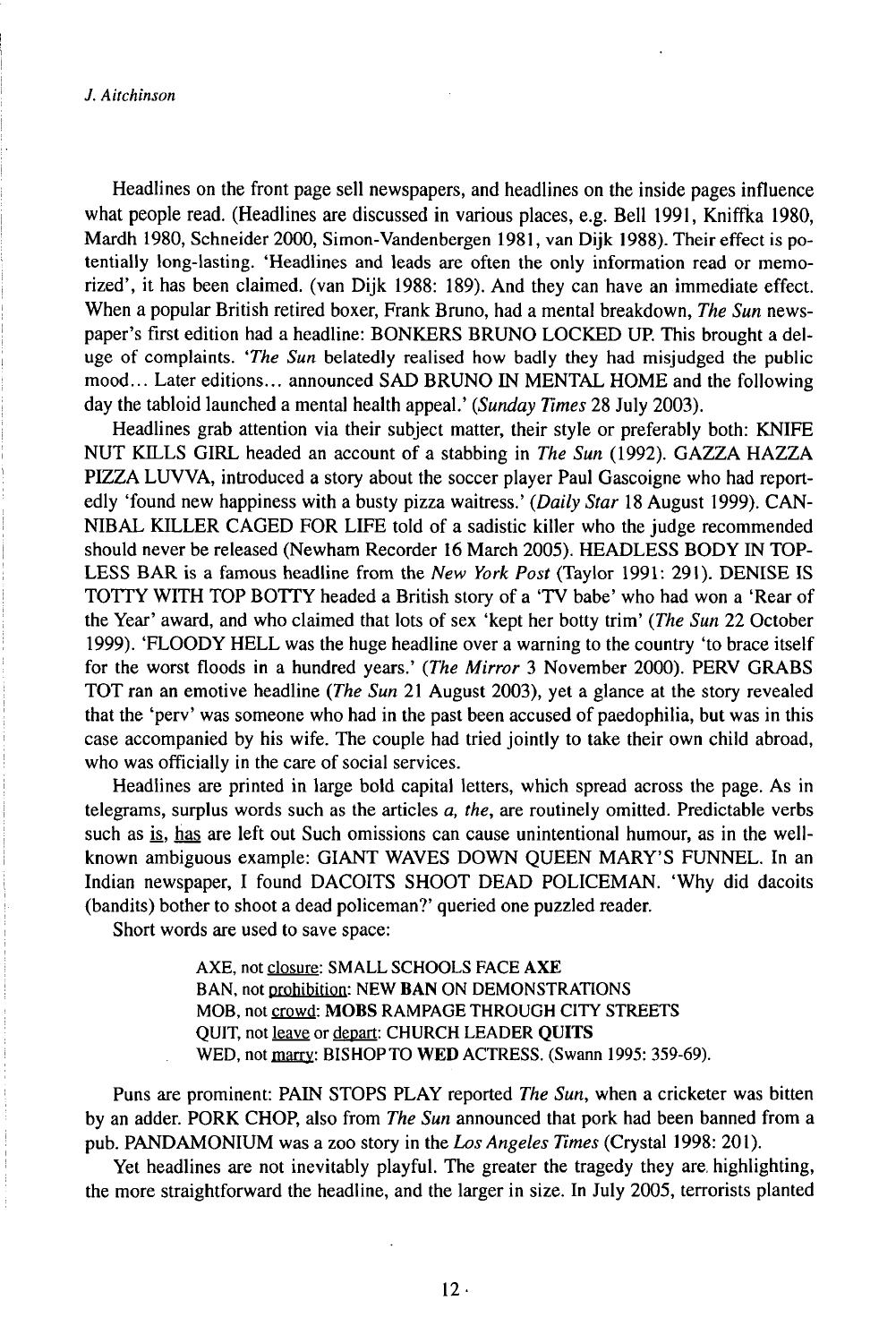a series of bombs in London, which exploded during the morning rush-hour. The headlines were stark. (The headlines below are from the papers on 8 July 2005, the day after the outrage). LONDON'S DAY OF TERROR, said *The Guardian.* BLOODJED BUT UNBOWED announced the *Daily Mirror.* SUICIDE BOMBER ON THE NO 30, proclaimed', with the added strapline TERRORIST BLOWS BUS TO BITS. *The Times* headline simply highlighted the date in large blue numbers, 7/7, reminding readers of the American disaster of 9/11.

Before the end of the month, a huge police operation ended with the arrest of the main suspects. The headlines the next day, July 30th, could be read from yards away: GOT THE BASTARDS! yelled *The Sun.* GOT THEM shrieked the *Daily Mirror.* SURRENDER! bellowed the *Daily Mail.* The day after, July 31st, the Sunday papers continued in the same vein: CORNERED! shouted *The Sunday Times,* RUN TO GROUND echoed *The Observer.* In short, the more dramatic the headline, the fewer the words and the larger the type-face. And in recent papers, a massive colour picture is placed alongside the huge headline.

#### **8 Changing headlines**

Headlines change over the years. Older headlines tend to cover the same topics as today's, but without the current streamlined wording:

> FRIGHTFUL TRAGEDY IN SOHO HORRID MURDER AT BARNESLEY MELANCHOLY SUICIDE OF A CITY SOLICITOR THE ALLEGED POISONING OF A FAMILY AT BERMONDSEY THE HORRIBLE MURDER AT EAST ACTON

These occurred in the News of the World in 1854 (Engel 1996: 28) showing features that have been eliminated a century later, such as evaluative adjectives (frightful, horrid, melancholy), the articles *a* and *the* and prepositions such as *in, at.* Today's headlines would be more likely to read: SOHO TRAGEDY, BARNESLEY MURDER, CITY SOLICITOR SUI-CIDE. Some features remain, such as the fact that time is rarely mentioned.

In 1888, the headlines relating to the infamous serial killer known as Jack the Ripper looked fairly similar to the earlier News of the World headlines, as in the following tripledeck headline:

> A REVOLTING MURDER ANOTHER WOMAN FOUND HORRIBLY MUTILATED IN WHITECHAPEL GHASTLY CRIMES BY A MANIAC (Sugden 1995: 59).

These Ripper headlines show a trend which temporarily was noticeable, that of a large quantity of headline information. In the 1930s, multi-deck headlines sometimes tried to cover a whole news story (Schneider 2000: 54):

> 69CHILDRENDEADINBRITAIN'SWORSTCINEMADISASTER. SUFFOCATED IN STAMPEDE FROM FIRE ALARM. HUNDREDS TRAMPLED ON IN A PAISLEY HALL.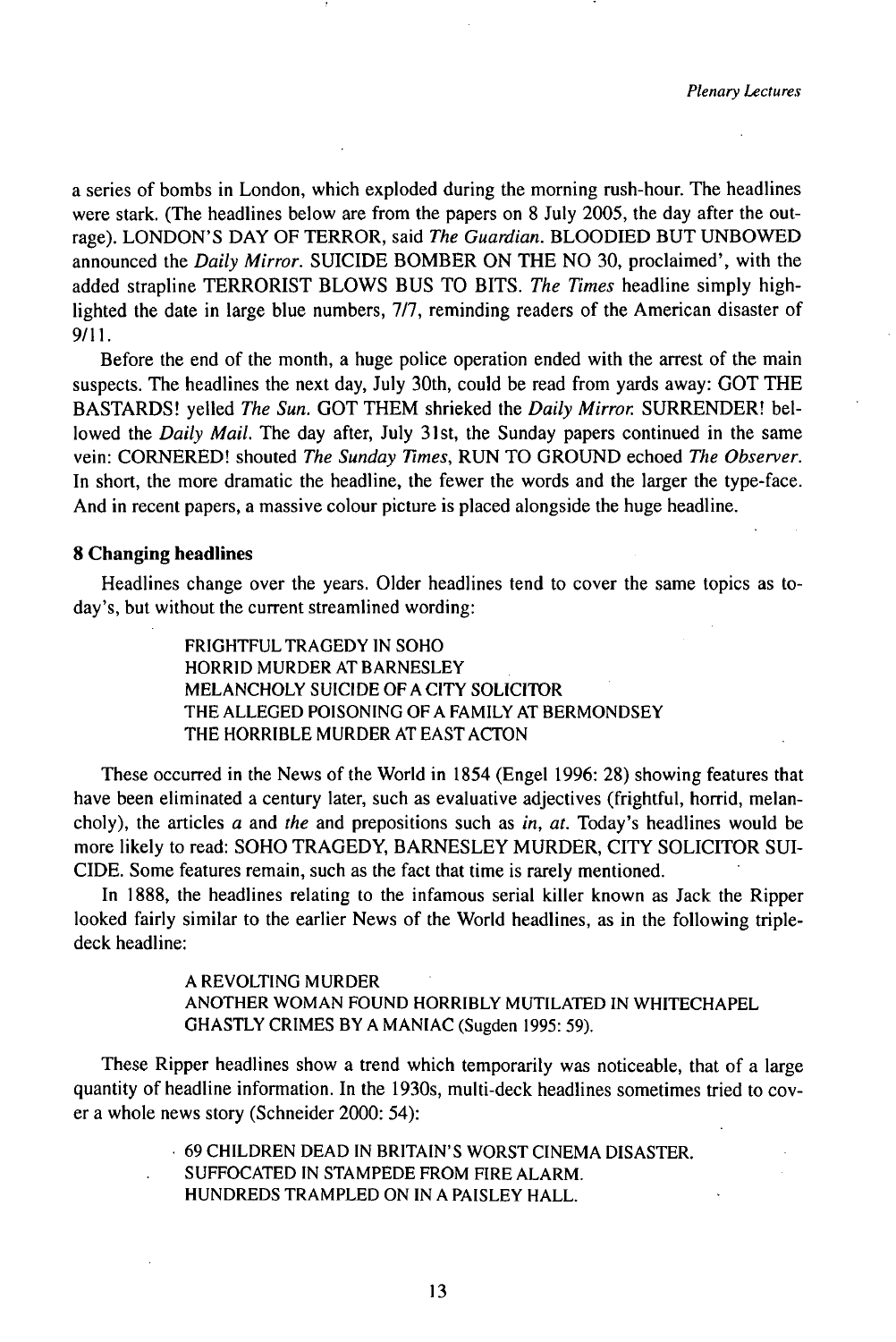# QUARTER OF A MILE OF WEEPING MOTHERS. HOSPITALS GUARD AGAINST ANGUISHED PARENTS. BROTHERS AND SISTERS KILLED.

Modern British headlines, in contrast, try to repeat the start of a story, and often summarise the first paragraph:

# FRENCH STUDENT FEARED MURDERED

Detectives searching for Céline Figard, the French student who went missing after accepting a lift from an English lorry driver, fear she may have been murdered.

# FATHER'S PLEAAS SEARCH FOR FRENCH GIRL IS STEPPED UP

The father of a French student missing for more than a week made an emotional appeal to the public yesterday to help find his daughter.

# CELINE'S BODY FOUND IN LAY-BY

Céline Figard, the missing French student, was found dead yesterday near a lay-by in Worcestershire.

These headlines were from an (electronic) broadsheet, The Electronic Telegraph (between Xmas 1995 and New Year 1996). A similar pattern occurs in tabloids, as in the following account from The Sun (22 October 1999):

TRAIN SEX MONSTER MURDERED ISABEL

Pretty law student Isabel Peake was murdered by a sex monster who threw her from a French train, detectives feared last night.

Yet modern headlines are complex. Closer inspection shows that they contain hidden patterns, of which most readers are unaware.

# **9 Noun sequences**

A strong feature of British headlines in recent years has been heaped up nouns. Noun sequences of the type ALISON MURDER CHARGE are common in newspapers today. They are a British post-1960s pattern (Simon-Vandenbergen 1981) and tend to confuse foreigners, who are unsure whether Alison is the victim or the criminal. Yet speakers of British English are in no doubt: Alison is the victim. Headlines have an internal structure which allows habitual newspaper readers to interpret them without difficulty.

Both broadsheets and tabloids follow the same, semi-rigid patterns in noun sequences relating to similar events, though different topics show slightly different configurations. The section below examines the arrangement of nouns adjacent to the word murder.

These sometimes form the whole headline, as in **ALISON MURDER CHARGE,** sometimes only a part ofit, as in **CAR MURDER HUBBY** CAGED. The patterns were analysed in a study of headlines which included noun sequences containing the noun murder over a six-month period (February-July 1992, analysed in Aitchison, Lewis and Naylor 2000). The study included both broadsheets and tabloids.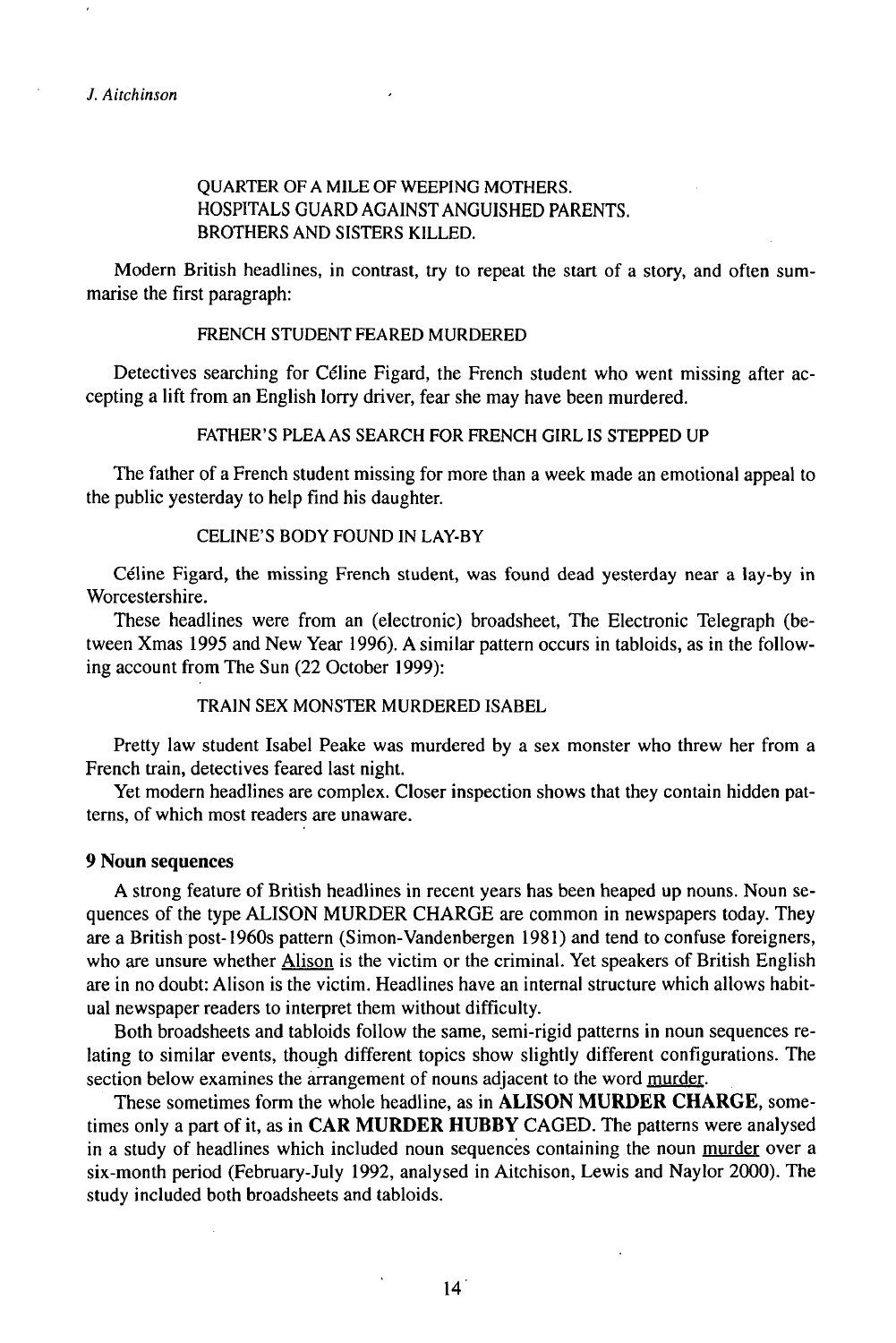Noun sequences containing the word murder occurred in two, three and four word groups.

In a two-word group, the noun murder could either precede or follow the other noun:

Sex fiend wanted over BARMAID **MURDER** *(Daily Mirror).* **MURDER** TRIAL told of kamikaze threat *(The Guardian)*

In a three-word group, the word murder usually came second. Typical sequences were:

# BRIDE **MURDER** TRIAL 3-GIRL MURDER RAP STREET **MURDER** ENQUIRY SHOTGUN **MURDER** HORROR

First came the victim (most commonly), as Alison, bride or (sometimes) the murder location (e.g. street), or the murder weapon (e.g. shotgun). The final word was a legal term (e.g. trial), though might also be a general descriptive noun (e.g. horror).

Sometimes, though less frequently, three-word sequences began with the word murder, in which case the second word was a legal or abstract term, and the third some involved person:

#### **MURDER** TRIAL JUDGE praised.

Occasional four-word groups were found, and these mostly involved a victim placed in front of the three-word groups described above:

## BOY **MURDER** CHARGE MAN lN COURT

The murder headlines therefore showed a clear murder noun-sequence formula:

- A. Victim (most likely) or place or cause
- B. Word *murder*
- C. Legal or abstract term.
- D. Person accused.

The two-word sequences were:

#### A + B e.g. ALISON **MURDER,** or **B + C e.g. MURDER** CHARGE.

The three-word sequences were:

A + B + C e.g. ALISON **MURDER** CHARGE. The occasional four-word sequences were: A + B + C + D e.g. BOY **MURDER** CHARGE MAN.

Both broadsheets and tabloids followed this same basic formula. The main difference between newspapers was in the vocabulary. The broadsheets preferred to use surnames, while the tabloids mainly used the first names of victims:

> SHAUGNESSY MURDER TRIAL (The Times) ALISON MURDER CHARGE (The Sun).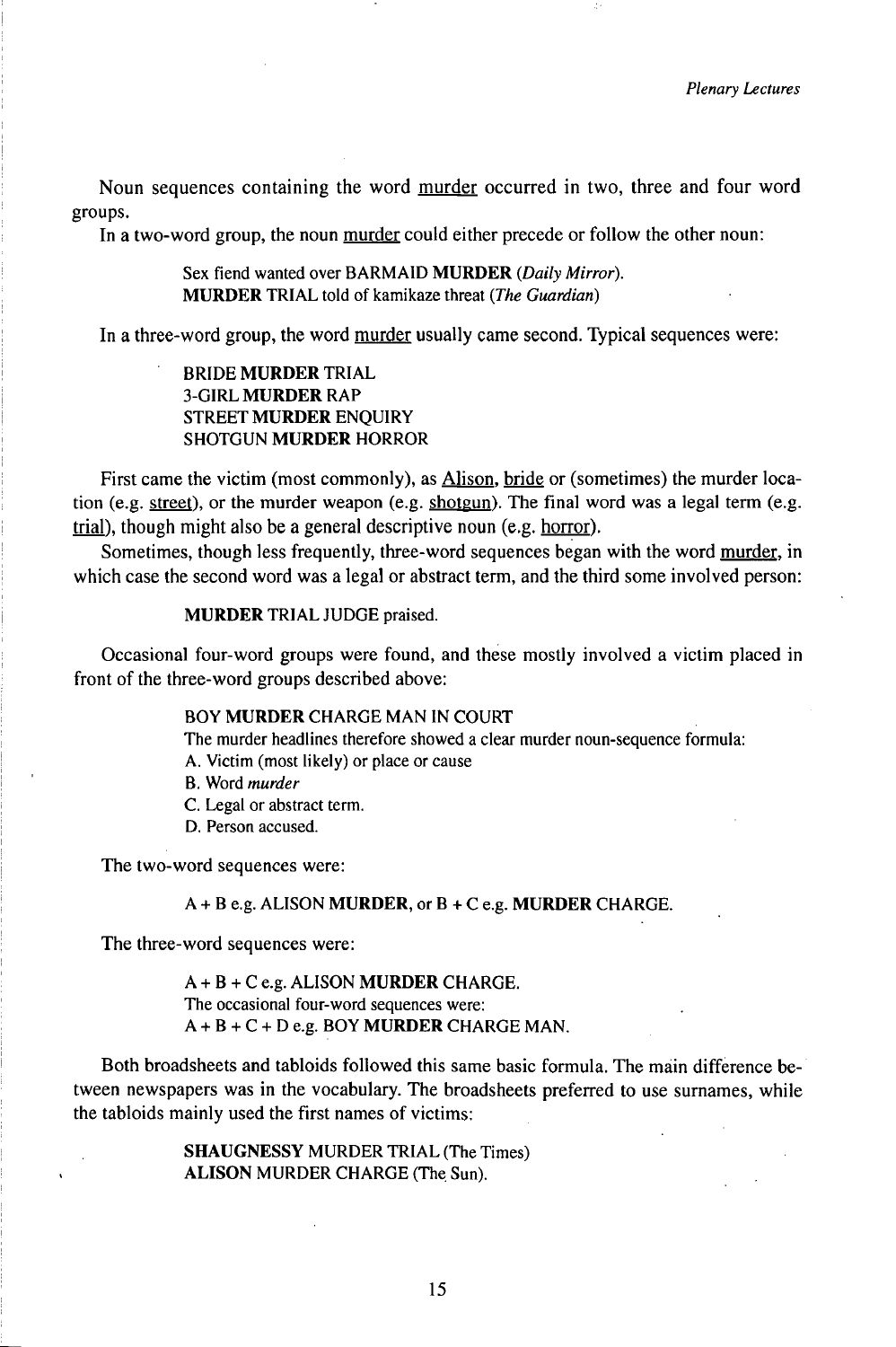*J. Aitchìnson*

The broadsheets used relatively formal vocabulary to describe relationships, such as *mother, father, husband, child, friend:* 

Jury in **CHILD** MURDER CASE was misled *(The Guardian).*

The tabloids, on the other hand, mostly referred to humans via short, informal vocabulary, such as *mum, dad, hubby, tot, pal:*

> CAR MURDER **HUBBY** caged *(The Sun).* Tot is silent witness to MUM'S MURDER *(The Mirror).*

Finally, the broadsheets used fairly formal legal or technical vocabulary, with words such as *charge, inquiry:*

Driver faces triple MURDER CHARGE *(The Times).*

The tabloids used mostly informal vocabulary, such as *rap, quiz:*

Husband on MURDER **RAP** *(The Mirror).*

The words *death* and *killer,* showed similar, though mildly different patterns, to *murder.* (For example, the word preceding *death* was most usually the cause of death, as CAR DEATH, FIRE DEATH, STAB DEATH CHARGE).

Linguistically, these patterns may have a wider significance. They show how pragmatic patterns, in this case words arranged in a newsworthy order, can become habits, and habits become near-'rules'. This may shed light on how language evolved among humans at its beginning (Aitchison 1996/2000).

But my main point is that headlines are formulaic, in that they have developed near-rules of which most readers are unaware. These rules are unlike the 'normal' rules of English syntax, and reflect the newsworthiness of the news story being reported.

# **10 The language of advertisements**

Finally, I want to briefly ask whether advertising language resembles headline writing. The short answer is 'no'. Although ads, like headlines, try to produce compressed information, they mostly try to catch readers' attention, in innovative ways. Ads love rhymes, as in 'Set it and forget it' for a new kitchen hob, alliteration as in 'Players Please', and the Tom, Dick and Harry type of sequence, (technically, Behagel's Law of increasing members'), where the last in a list of three is the longest, as in 'Light, versatile, and ideal for cooking' (ad for a type of cheese). In short, advertising language has more in common with the language of poetry, than with newspaper language. Advertizers, like poets try very hard to make their work unique. Headline writers, and journalists in general, try to make their work ear-catching, but do so in a comforting, semi-formulaic way.

# **11 Conclusion**

Readers of newspapers want to hear about disasters and murders. But they need to be reassured that, though their world is maybe disaster-prone, the way in which disasters and murders are reported is predictable. This provides a comforting feeling of familiarity.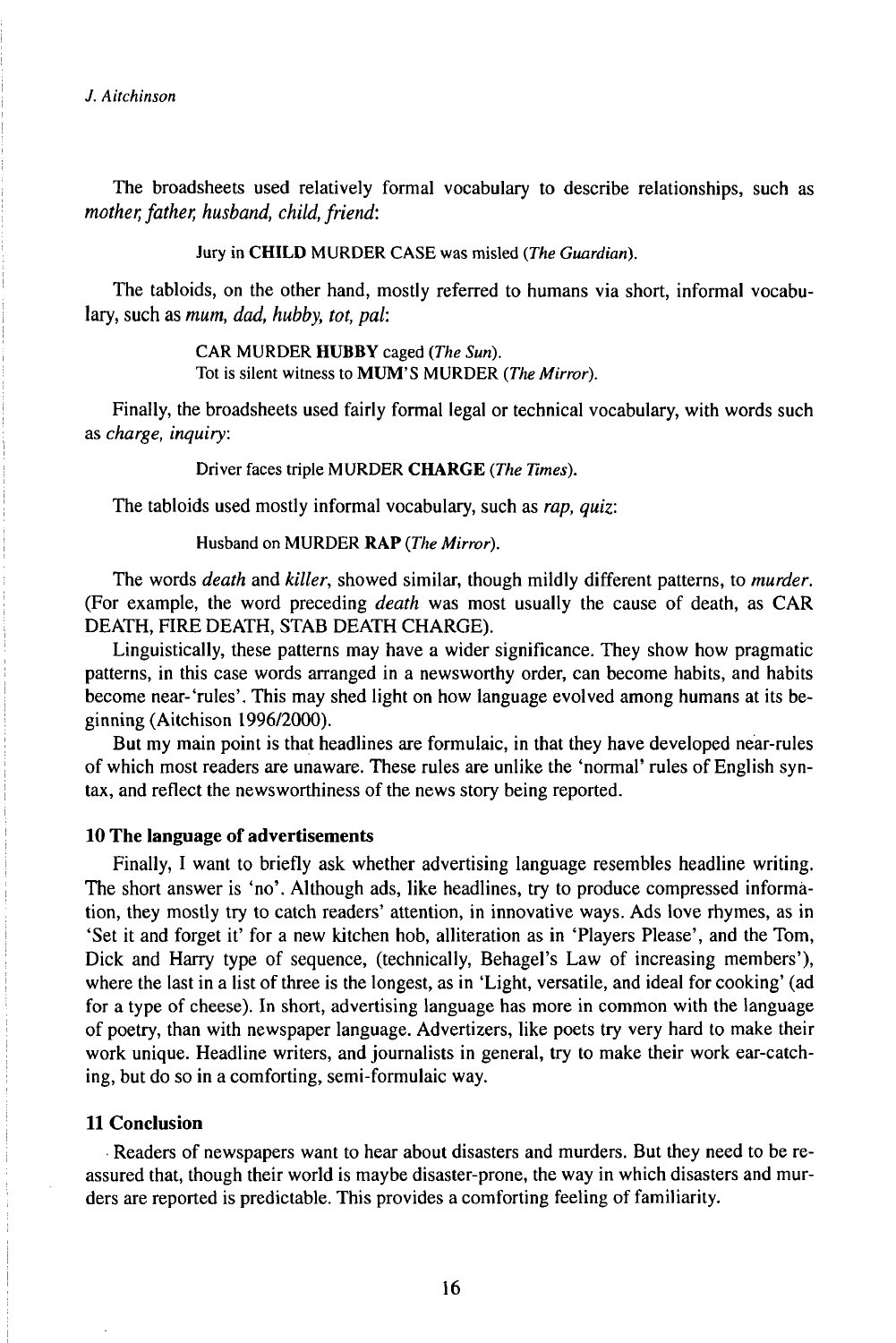This point has been excellently made by the satirical writer Adrian Mitchell. I'll end with a short poem he wrote, called EARLY SHIFT ON THE EVENING STANDARD NEWS DESK(Summerfield 1974):

Fog Chaos Grips South

<sup>A</sup> thick blanket of fog lay across southern England this morning like <sup>a</sup> thick blanket... 'Don't let's call it a thick blanket today, Joe, let's call it a sodden yellow eiderdown.' 'Are you insane?'

#### References

Aitchison, J. (1988), *Writing for the press*, London, Hutchinson.

- Aitchison, J. (1996/2000), *The seeds ofspeech: Language origin and evolution,* Cambridge: Cambridge University Press, Canto edition.
- Aitchison, J. (2003a), 'From Armageddon to war: the language of terrorism', in Aitchison and Lewis (2003b).
- Aitchison, J. (in press), *The word weavers: Newshounds and wordsmiths,* Cambridge, Cambridge University Press.
- Aitchison, J., Lewis, D. M. (2003a). 'Introduction', in Aitchison & Lewis (2003b).
- Aitchison, J., Lewis, D. M. (eds.) (2003b), *New media language,* London, Routledge.
- Aitchison, J., Lewis, D. M. and Naylor, B. (2000), 'CAR MURDER HUBBY CAGED and other murderous headlines', *English Today* 61 vol. 16.1, pp. 23-30.
- Bell, A. (1991), *The language ofnews media,* Oxford, Blackwell.
- Bellow, S. (1961/2001), *Herzog,* London, Penguin.

Biber, D. (2003), 'Compressed noun phrase structures in newspaper discourse: the competing demands of popularization vs economy', in Aitchison and Lewis (2003b).

- Boyd, A. (1994), *Broadcastjournalism: Techniques ofradio and TVnews,* 3rd edn. Oxford, Focal Press.
- Bulwer-Lytton, E. (1840/1953), 'Money', in Rowsell, G. (ed.) *Nineteenth Century Plays,* Oxford, Oxford University Press.
- Crystal, D. (1998), *Language play*, London, Penguin.
- Crystal, D., Crystal, H. (2000), *Words on words: Quotations about language and literature,* London, Penguin.
- Engel, M. (1996), *Tickle the public: One hundred years of the popular press*, London, Gollancz.
- Frayn, M. (1965/1995), *The tin men,* London, Penguin.
- Galtung, J., Ruge, M. Holmbo (1965), 'The structure of foreign news', Reprinted in *Tumber* (1999).

Herbert, A.P. (1931), *A book ofballads: The collected light verse ofA.P. Herbert,* London, Ernest Benn. Home Office (1992), *Criminal statistics: England and Wales,* London, HMSO.

- Mardh, I. (1980), *Headlinese: On the grammar ofEnglishfrontpage headlines,* Lund, CWK Gleerup. Marr, A. (2004/2005), *My trade: A short history ofBritishjournalism,* London, Pan.
- Nänny, M., Fischer, O. (eds.) (1999), *Form miming meaning: ¡conicity in language and literature,* Amsterdam, John Benjamins.
- Naylor, B. (1998), *Representing violent crimes: Gender and crime reporting in the British print media,* Cambridge, University of Cambridge D.Phil. thesis.
- Palmer, M. (1978), 'The British press and international news, 1851-99', in Boyce, G., Curran, J. and Wingate P. (eds.) *Newspaper history,* London, Constable.
- Raymond, J. (ed.) (1993), *Making the news: An anthology ofthe newsbooks ofrevolutionary England, 1841-1660,* Moreton-in-Marsh, Gloucs, The Windrush Press.
- Schneider, K. (2000), 'The emergence and development of headlines in British newspapers', in Ungerer F. (ed.) *English media texts past and present: Language and textual structure,* Amsterdam, John Benjamins.